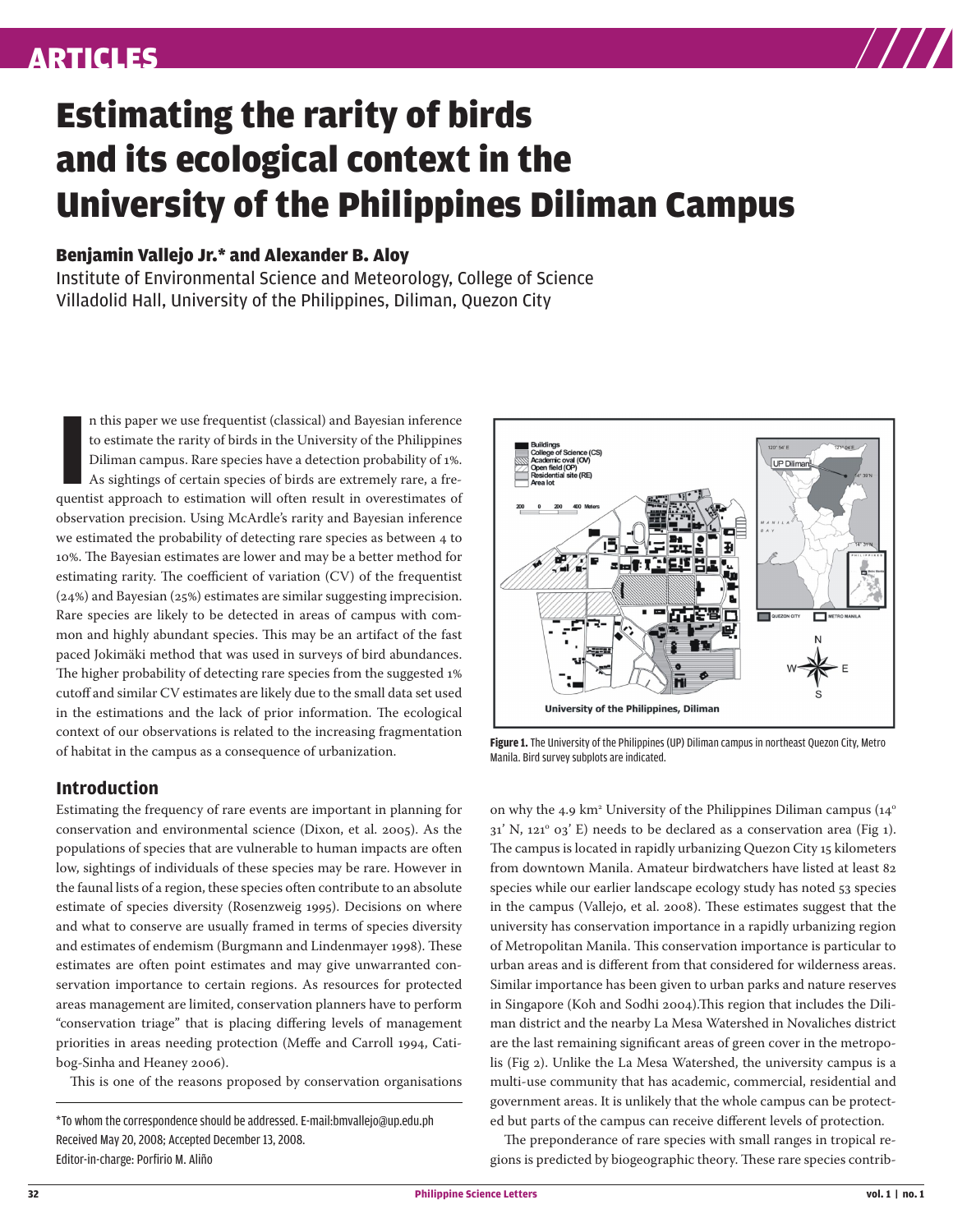### ARTICLES ARTICLES

ute a majority of global species diversity (Brown and Lomolino 2004). Range theory predicts that range size is determined to a large part on the abundances of individuals within the distributional range (Gaston  $1996$ ).

In areas subject to human impact, rare species may be observed. The question that needs to be answered is whether these sightings are due to chance alone or not. Estimating the frequency of rare events presents a statistical challenge due to small sample size of events. If a frequentist view is adopted the true probability of a discrete rare event is denoted as  $\pi$ . The frequentist estimate of this probability is  $p$ . This is calculated as the number of observations (*n*) of an event over the total numbers of events  $(N)p=n/N$ . The standard error (SE) is given as:

$$
SE_p = \sqrt{p(1-p)/N}
$$

In ecological statistics an extremely rare event has a π=0.01. The frequentist estimate *p* will achieve a reasonable precision demanded by most ecological studies if the coefficient of variation CV≤ 10%. This can only occur if the sample size is sufficiently large *n*>1000. However most ecological studies are limited by logistical constraints such that sample size is usually  $n \lt 100$ . The convention in most ecological studies is  $n \geq 30$ .

In estimating the frequency of rare events, the main constraint is small sample size. It is not unusual that for a certain period of sampling in time or in space, *n* ranges from 1 to 2. Estimating the precision of such events becomes a problem. The occurrence of any large number of sightings in any single traverse will have a marked effect on the mean.

Another commonly used method of estimating species rarity include McArdle's statistic α (McArdle 1990),which estimates a probability of detection. This method is more sensitive to the detection of rare species than other classical methods.

In this paper we present frequentist and Bayesian method for evaluating the rarity of birds in the UP Diliman campus. Frequentist methods rely on empirical data from surveys while Bayesian method employs the use of prior information about the probability of a rare event π. Bayesian inference combines this prior with empirical data. If the probability estimates of the prior is similar to that of the empirical, then a great degree of precision exists for the estimate rather that from the empirical alone.

#### **Methods**

We used the Jokimäki walk (Jokimäki and Jokimäki 2003) in rapid assessment of bird abundance and diversity in four plots in the campus throughout 2005-2006. These plots are the Academic Oval (OP), College of Science (CS), Open Fields (OP), and Residential Areas (RE). (Fig.1) The plot sizes range from 20-25 ha. The method and its rationale are described in an earlier study (Vallejo, et al. 2008) and our observations span the period of 1.5 years with 20 Jokimäki walks made in each plot. In each Jokimäki walk, there is a probability that a bird species will be encountered. In many species that are abundant the probability of encounter is almost 100% as estimated using the classical frequentist approach (Eq 1). We first estimated the probability of encounter using the frequentist approach based on the number of times all bird species have been encountered and the times a rare or



Wooded Areas Survey Plots - Metro Manila (boundaries) **Figure 2.** Map showing the location of green areas in Metro Manila. The survey plots are mapped for an earlier study of urban bird biodiversity. Plots OP, OV, RE, and CS are within the University of the Philippines Diliman campus.

uncommon species was encountered. We did not assess species whose probability of encounter is greater than 0.20. We considered these as uncommon. Species with a probability of encounter greater than 0.5 were considered common.

Classical frequentist probability estimate of rarity (Dixon, et al. 2005)

$$
p=n/N,\tag{1}
$$

where *p* is probability of sighting, *n* is actual sighting, and *N* equals the total number of observed events.

We defined a cut off probability estimate of rarity of 10% (Gaston 1994). We considered any species as rare if it has a probability of being detected 10% or less in a single random Jokimäki walk.

We preferred to use the more conservative frequentist estimate McArdle's statistic (Eq 2) (McArdle 1990) in our analysis. In using this estimate, we assumed that the rarest event is a single sighting. The probability of encountering a species once in the year was evaluated in each plot. McArdle's rarity statistic:

$$
\alpha = \mathbf{1} - (\mathbf{1} - f)^N \tag{2}
$$

where α=probability of detection, *f*=probability that a species will occur in a single random work, *N*=total sighting effort. We assumed that a rare species will have an *f*=0.01 as suggested by McArdle.

The standard error of the frequentist estimates was also evaluated. Because of the small sampling effort sizes, the coefficient of variation of the probability estimates is poor. To improve the probability estimate, a Bayesian approach is required (Dixon, et al. 2005).

*Bayesian estimation.* The frequentist estimates do not use prior information of sightings. However with the lack of previous statistical estimates of abundance and bird sightings, it is justified to use a frequentist estimate that could later be used for Bayesian estimates of rarity.

Bayesian inference deals with the probability π. This is a random variable that follows a statistical distribution. Parameters are then estimated from the statistical distribution. The distribution of a parameter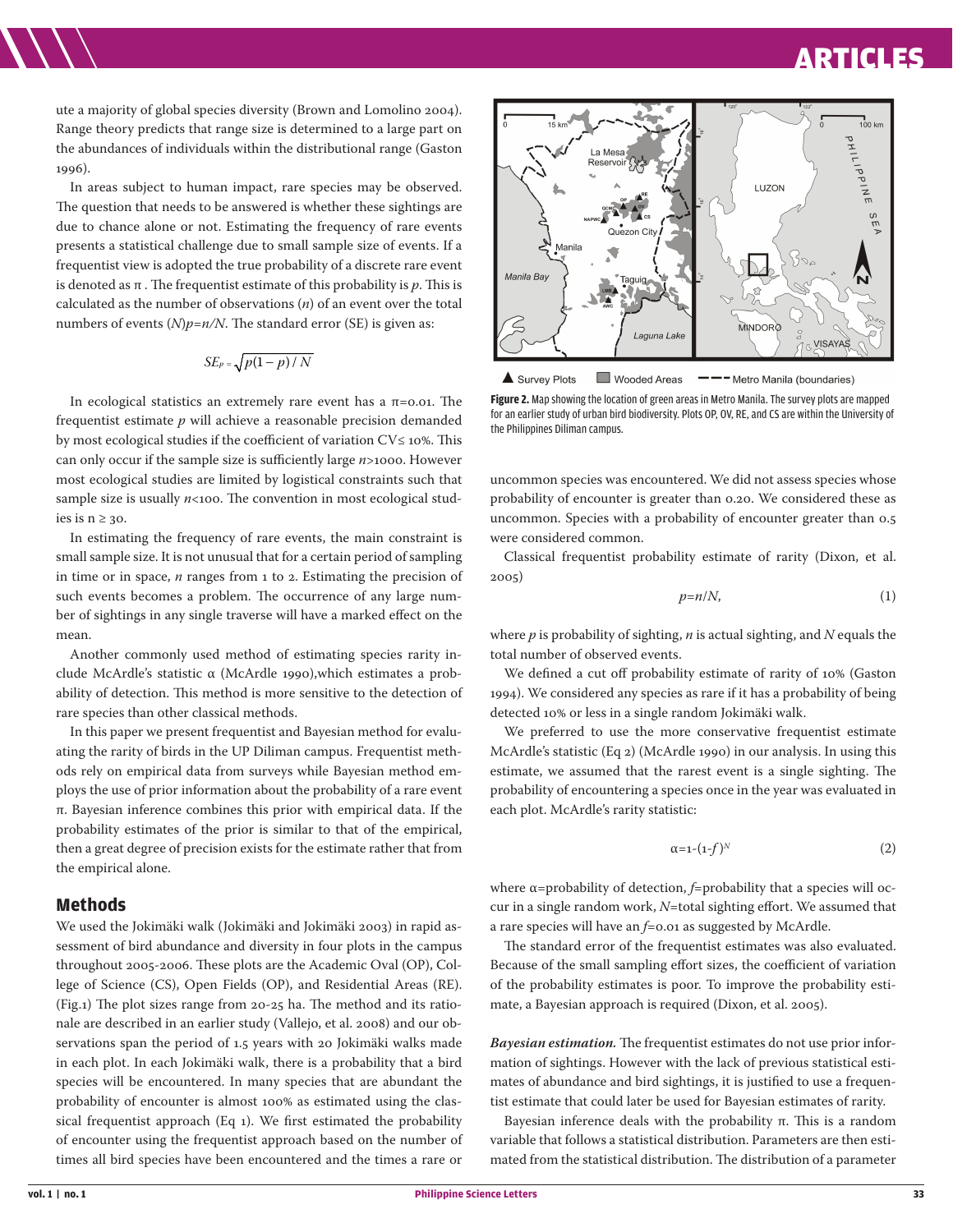### ARTICLES ARTICLES ARTICLES ARTICLES ARTICLES

summarizes the expectation of the parameter and its variance. Bayesian inference uses empirical observations with information about the parameters from the prior distribution before the data is analyzed. A new distribution is then made that incorporates the prior. A function *f*(θ) is defined as the likelihood function (LF) that indicates how well the data supports the parameter θ. The value that is most supported by the data is the maximum likelihood estimate (MLE).

By combining LF with other information from earlier studies a prior probability density *f*(θ) is derived. Using Bayes' theorem LF and *f*(θ) are combined

Bayes' theorem is shown below:

$$
f(\theta | data) = \frac{prior \times likelihood}{\int prior \times likelihood} \frac{f(\theta) f(data | \theta)}{f(\theta) f(data | \theta) d\theta}
$$
(3)

The chance of encounter in any Jokimäki walk is a discrete event. It is either a rare bird is encountered (1) or is not (0). This is best modelled using a binomial distribution,

$$
f(k|\theta) = {n \choose k} \theta^{k} (1-\theta)^{n-k}
$$
 (4)

where *n* is the number of observations in all Jokimäki walks, *k* is *p* (encounter) and  $f(θ)$  is the likelihood function (LF). This  $θ$  is the estimator for *p* (encounter). Since there were no earlier studies on assessing the rarity of birds in UP Diliman from where we can derive inference on the probability distribution of sightings, we assumed a uniform prior distribution *f*(θ). The uniform prior means that we desire an outcome based in the empirical data set alone. Using the uniform prior we assume that the probability of all values of  $\theta$  are equal and that all values of θ are represented as  $f(\theta)=1$  when species are encountered and  $o < \theta < 1$ . Thus the probability of all values of θ are equal. No species is rare but all species are common since the sighting probability is 0.5.

Bayes' theorem is written as

$$
f(\theta|k) = \frac{\theta^{k}(1-\theta)^{n-k}}{\int \theta^{k}(1-\theta)^{n-k}d\theta} = \frac{\theta^{k}(1-\theta)^{n-k}}{B(k+1,n-k+1)} = (n+1)\binom{n}{k}\theta^{k}(1-\theta)^{n-k}
$$
(5)

 $B(k+1, b-k+1)$  in Eq (5) is the beta function. The posterior in this form of the Bayes theorem is a beta density  $f(\theta|k) = B(k+1, n-k+1)$  and expresses a level of certainty for values of θ. In statistical inference theory, the mode of this density is the most probable value of  $\theta$  (MLE) and also occurs at the critical point, where  $df(\theta|k)d\theta$ =0.

We equated the density to o since it is one of the steps in estimating MLEs in any distribution. In order to simplify differentiation we take the logs of the beta density and get

$$
d \ln f(\theta \mid k) d\theta = \frac{n-k}{1-\theta} \tag{6}
$$

The main question here is whether these sightings of rare species are attributable to chance alone or not. In order to estimate the pos**Table 1.** Ecological rarity probability and binomial prior probabilities.

| Ecological rarity p | 0.001 | 0.010 | 0.050 | 0.080 | 0.090 | 0.100 |
|---------------------|-------|-------|-------|-------|-------|-------|
| Prior               | 0.050 | 0.100 | 0.300 | 0.300 | 0.200 | 0.050 |

sibility of the species being observed due to chance alone, we used a uniformed flat prior. The uniform flat prior assumes that all sighting events estimates θ are equally probable such that  $f(\theta) = 1$  o<θ<1.

The relationship between the beta distribution and the binomial distribution are well known and are discussed in probability theory textbooks. The beta distribution is a convenient prior since the integral in the denominator can be easily evaluated (Lee 1989).

*Detecting rare species with prior information from an assessment of ecological rarity.* We used the binomial distribution as a prior to assess the possibility of detecting rare species in each plot. The observations made per Jokimäki walk are discrete events (*e.g.* the possibility of sighting of a rare bird) and are independent of each other. The prior probabilities of the events are given in Table 1

In these Bayesian estimations, we restricted our prior probabilities to represent extremely rare to rare events  $(0.001 < p < 0.1)$  as suggested by other researchers (Dixon, et al. 2005). These prior probabilities are commonly used in assessing ecological rarity. By definition a truly rare event has a probability of less than 0.01 of being detected in a survey. The results are reported as posterior probabilities.

#### **Results**

#### **Frequentist estimation of rarity**

The rare species listing is given in Table 2 using the standard frequentist probability criteria estimate  $(p<0.10)$ . Table 3 shows classical and McArdle's rarity probability estimates

There are 25 species have only been observed once in a plot throughout the two year course of this study. There are six migrants, six endemics and one possible invasive on the list. However species in italics are rare in some plots but uncommon in others. The scaly breasted munia *Lochura punctulata* and Pied Triller *Lalage nigra* are considered rare but is observed in multiple plots. The single possible invasive is *Psittacula sp*. We were not able to verify if this species is the Alexandrine parrot *P. alexandri* that is a common cage bird. This parrot is commercially bred and hybridized with other *Psittacula* species. This parrot is a documented invasive in other Southeast Asian countries after being introduced in the late 1940s (Sodhi and Sharp 2006). In Diliman it is likely a pet bird that has escaped.

The classical probability estimates for these rare species are likely overestimates. A measure of how reliable these estimates are is in the use of coefficient of variation (CV) statistic. Since the number of Jokimäki walks is not large and considering that the rare species often exist in low abundances, there will be a large degree of imprecision of the estimates. The CV of our classical probability estimate for rare bird sightings in all plots is 30%. The CV using the McArdle's statistic is 24%. These values suggest imprecision although. the McArdle's rarity statistic tend to reduce this level. McArdle's statistic is a better frequentist estimate of rarity. McArdle's statistic assumes that each sampling event for the rare species is independent and that *f* is a constant.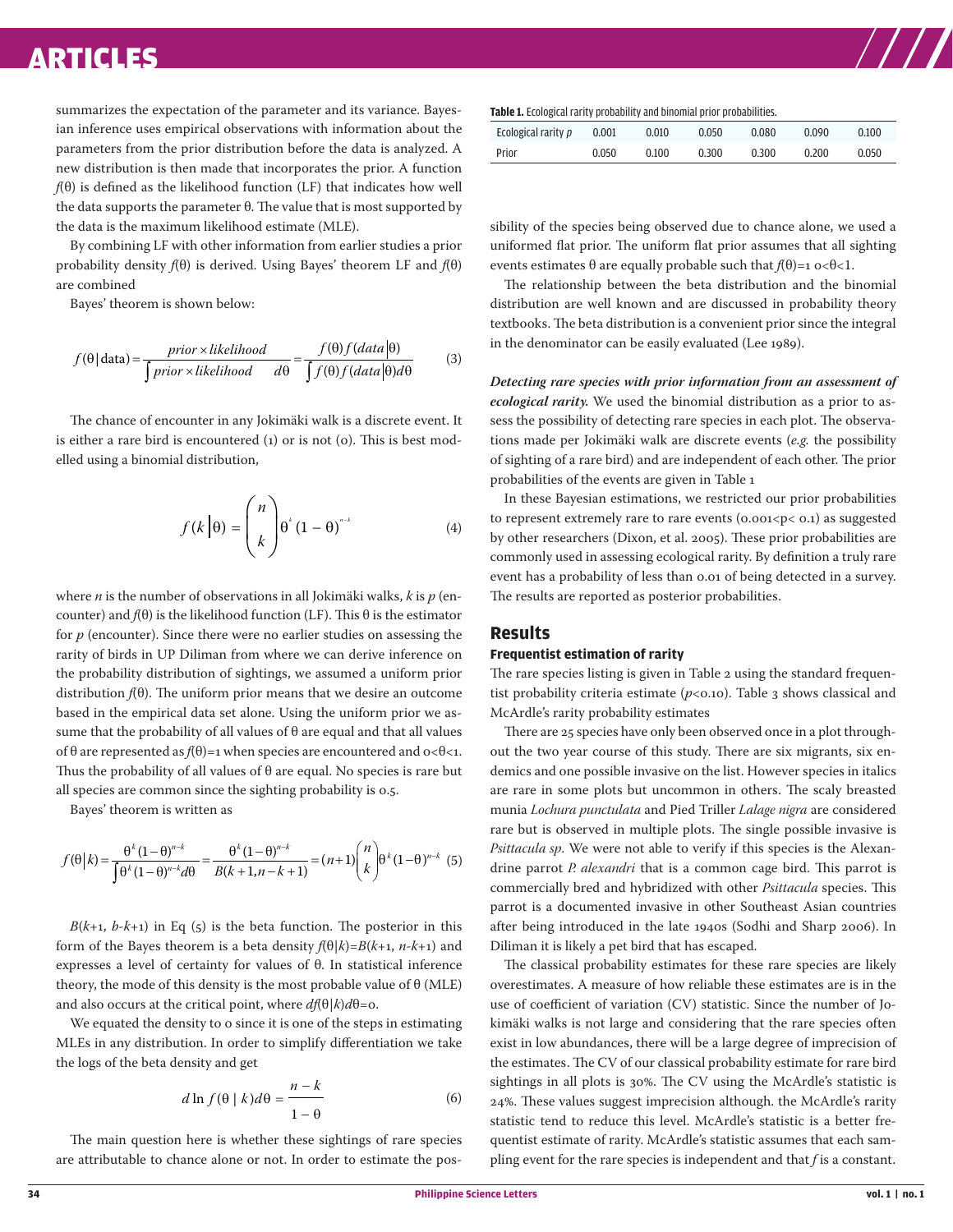#### **Table 2.** Rare species in this study.

| Rare species   |                                     | Plots where species occur |
|----------------|-------------------------------------|---------------------------|
| $\mathbf{1}$   | Apus pacificus*                     | CS                        |
| $\overline{c}$ | Amaurornis phoenicurus              | CS                        |
| 3              | Collocalia esculenta                | CS                        |
| 4              | Chalcochaps indica                  | 0P                        |
| 5              | Collocalia troglodytes <sup>E</sup> | 0P                        |
| 6              | Cacomantis variolosus               | <b>OP, OV</b>             |
| $\overline{7}$ | Centropus viridis <sup>E</sup>      | 0V                        |
| 8              | Dendrocopus maculatus <sup>E</sup>  | <b>RE</b>                 |
| 9              | Ducula poliocephala <sup>E</sup>    | <b>OV</b>                 |
| 10             | Dicaeum sp.                         | 0 <sup>V</sup>            |
| 11             | Egretta intermedia*                 | <b>RE</b>                 |
| 12             | Galirallus torquatus                | <b>RE</b>                 |
| 13             | <b>Halcyon chloris</b>              | RE                        |
| 14             | Halcyon smyrnensis                  | CS                        |
| 15             | Lalage nigra                        | CS, OV, OP                |
| 16             | Loriculus philippensis <sup>E</sup> | CS                        |
| 17             | Lonchura punctulata                 | CS, OV, OP                |
| 18             | Monticola solitarius                | CS                        |
| 19             | Megalurus timoriensis               | CS                        |
| 20             | Merops viridis                      | CS                        |
| 21             | Phylloscopus borealis*              | OP                        |
| 22             | Psittaccula sp.                     | OP                        |
| 23             | Streptopelia chinensis              | OP                        |
| 24             | Sterna/Chlidonia sp1                | OP                        |
| 25             | Turdus sp.                          | 0P                        |

Note: \*migrants, E Philippine endemics, I possible invasive.

#### **Bayesian estimation of rarity**

In the College of Science plot, the posterior probabilities from Bayesian analysis is 0.042. Thus the possibility of sighting a species just once is 4.2%. The Bayesian estimates for the other plots are given in Table 4.

The chance of detecting extremely rare species sightings is less than 10%, a result that is more or less similar to McArdle's statistic, although by restricting the prior to 10% or less probability, a lower estimate results from Bayesian analysis. However since even with suggested binonimal prior probabilities, the CV in this analysis is 25%. This is close to the McArdle's CV estimate. Since the Bayesian rarity estimates are lower than the frequentist one, this is likely to be the better estimate if there is a more informative prior (Lee 1989).

The chance of detecting rare species is lowest in the College of Science plot since these have the highest species diversities as determined from our earlier study (Shannon Index CS=1.9) with only a few species predominating. The observer has a lower chance of detecting rare species in areas where there are many species at lower abundances. In the UP Residential Area there are a few predominant species that exist in high abundances. The observer is likely to detect the presence of a rare species in an ecological system with a lot of common and abundant species.

**Table 3.** Estimate of single sighting probability using classical probability (p) and McArdle's statistic (α).

| Plot                    | classical probability $(p)$ $(\%)$ | McArdle's probability $(a)$ (%) |
|-------------------------|------------------------------------|---------------------------------|
| College of Science (CS) | 11.11                              | 7.43                            |
| Academic Oval (OV)      | 10.22                              | 9.76                            |
| Open fields (OP)        | 11.67                              | 7.77                            |
| Residential Area (RE)   | 7.89                               | 10.05                           |

#### **Discussion**

One of the major goals of conservation priority setting is determining which species are rare and what factors contribute to rarity (Burgmann and Lindenmayer 1998). In this study 25 species are considered rare and this accounts for 47.1% of the 53 species of birds recorded on campus. The 3 migrant species and seven endemic species represent 20% of the rare species detected in the study.

#### **Comparison and limitations of frequentist and Bayesian analyses**

Given the limited data used in analysis and the lack of prior information, the frequentist and Bayesian rarity estimates show similar trends. The probability of detecting rare species is lowest in areas with many species at low abundances but highest in areas with common and abundant species. This may be an artifact of the Jokimäki method. The fast paced survey method may not be suitable in detecting rare birds,especially in species diverse communities.

The data set is too small and observation period too short to assess whether the single sightings of rare bird species are merely due to chance. The CV of the estimates are large which suggests imprecision. It is only when a larger set of observations are made that a better estimate of species rarity can be made. Under these conditions, frequentist and Bayesian estimates of rarity will eventually converge. A larger and long observation time data set would allow for a more robust and rarity. Aggregation of observations at larger scales may reduce the CV. Dixon et al (2006) reports that aggregating the observations of prey capture in a rare carnivorous plant species reduced the CV from 76% as estimated from by frequentist methods to 36% using Bayesian analyses. However their observations involved long observation times. The researchers also used as prior capture probability data from a confamilial species. Thus with informative priors and aggregation, precision may be increased. In our study these conditions cannot be applied. We note that our McArdle's and Bayesian estimates are far from the cut off 1% limits of detection probability of rare species. The CV in both McArdle's and Bayesian analyses are similar at 24% and 25%. This is likely due to the small size of the data set. A better estimate for Bayesian rarity can made if information from past ecological studies on the UP Diliman campus are included as priors. These studies are often reported as unpublished theses.

#### **The ecological context of rarity**

In ecology rarity is defined with respect to the niche concept. In a niche a species is able to persist indefinitely. This is affected by biotic and abiotic factors that impinge on the survival and reproduction of populations. Species have a range of tolerance to these factors which comprises the realized niche.